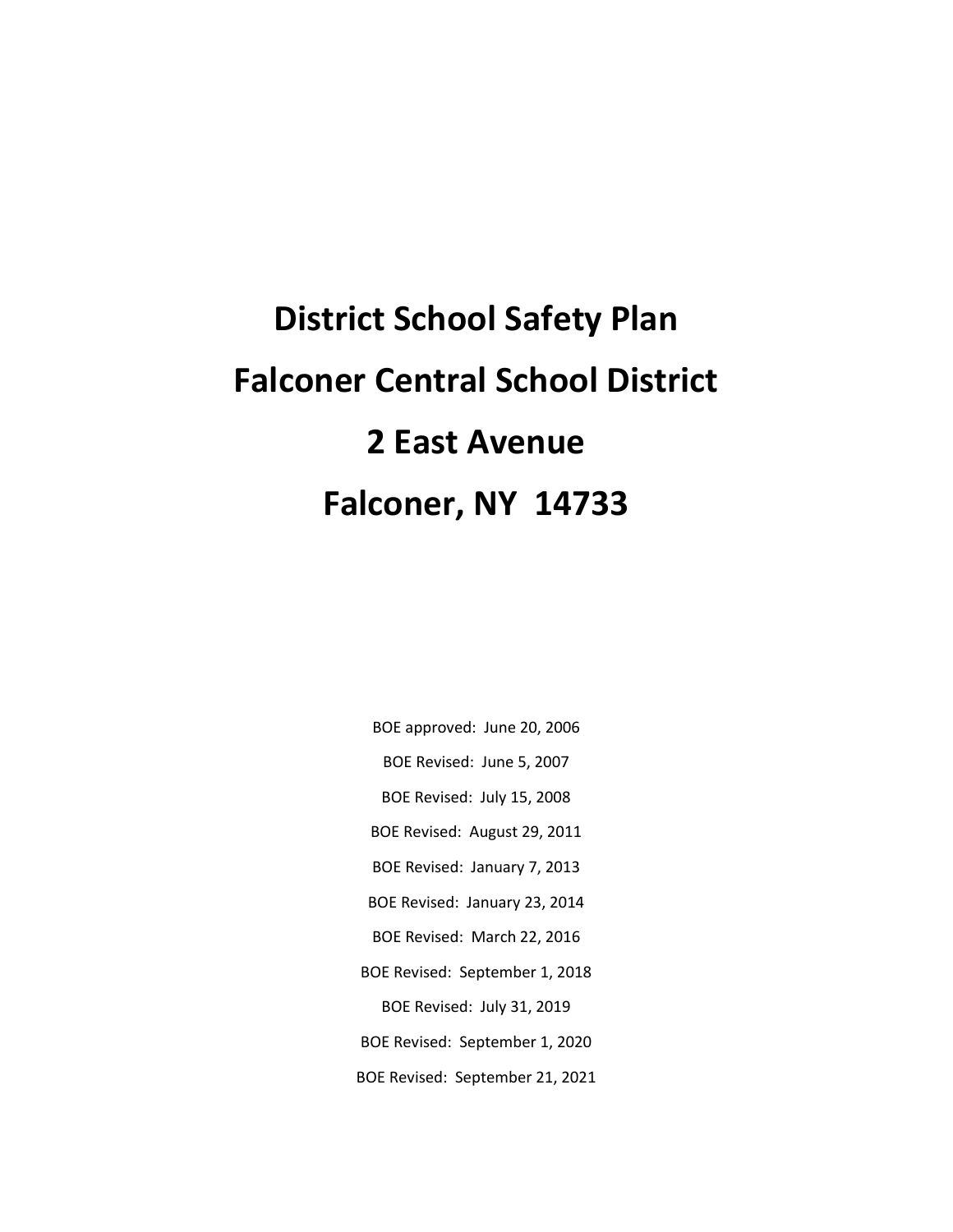#### **DISTRICT TEAM ~ EMERGENCY PLANNING COMMITTEE**

The Board of Education directs the Superintendent of Schools to establish an EMERGENCY PLANNING COMMITTEE to consist of a representative from each of the areas listed below. The duties of the Committee will be to develop, continually review, and where necessary, to modify and update a School Emergency Management Plan in compliance with Commissioner of Education Regulation 155.13. During an emergency, the Planning Committee shall function as an operations group under the command of the district's Emergency Coordinator.

Work

| <b>Emergency Coordinator</b>                         | Jeff Jordan              | 716-665-6624 |
|------------------------------------------------------|--------------------------|--------------|
| <b>Superintendent of Schools</b>                     | <b>Stephen Penhollow</b> | 716-665-6624 |
| <b>Board of Education Member</b>                     | <b>Todd Beckerink</b>    | 716-753-4241 |
| Administration:                                      |                          |              |
| Middle/High School                                   | <b>Terry English</b>     | 716-665-6624 |
|                                                      | Jeff Jordan              | 716-665-6624 |
| Acting Superintendent Middle/High School, Judy Roach |                          | 716-665-6624 |
|                                                      | Mary Plumb               | 716-665-6624 |
| Fenner                                               | <b>Gary Gilbert</b>      | 716-665-6627 |
| Temple                                               | <b>Holly Hannon</b>      | 716-267-3255 |
| <b>Business Office</b>                               | Sara Kennison            | 716-665-6624 |
| <b>Student Support Services</b>                      | Julie Widen              | 716-665-6624 |
|                                                      | Ashly Warner             | 716-665-6624 |
| <b>Faculty Representative</b>                        | <b>Tara Swan</b>         | 716-665-6624 |
| <b>Faculty Representative</b>                        | <b>Tina Duliba</b>       | 716-665-6624 |
| <b>Support Staff Representative</b>                  | Sarah Seaholm            | 716-665-6624 |
| <b>Transportation Supervisor</b>                     | <b>Scott Peterson</b>    | 716-665-5290 |
| <b>Building &amp; Grounds Supervisor</b>             | David Micek              | 716-665-6624 |
| <b>Health Services</b>                               | Roxanne Brazie           | 716-665-6624 |
| <b>Food Services</b>                                 | Mary Lynch               | 716-665-6624 |
| <b>Physical Education</b>                            | <b>Tom Fales</b>         | 716-665-6624 |
| Parent                                               | <b>Matthew Bailey</b>    | 716-665-6624 |
| <b>Community Member</b>                              | Carl Caprino             | 716-499-8035 |
| <b>School Resource Officer</b>                       | Jim Jaroszynski          | 716-665-6624 |
|                                                      | <b>Brian Gustafson</b>   | 716-665-6624 |
| <b>Emergency Fax Line</b>                            |                          | 716-665-9265 |

Bill Ohnmeiss - Ellicott Police Chief Eric Yager – Falconer Fire Chief Steve Rexford – Ellington Fire Chief Keith Bean – Kennedy Fire Chief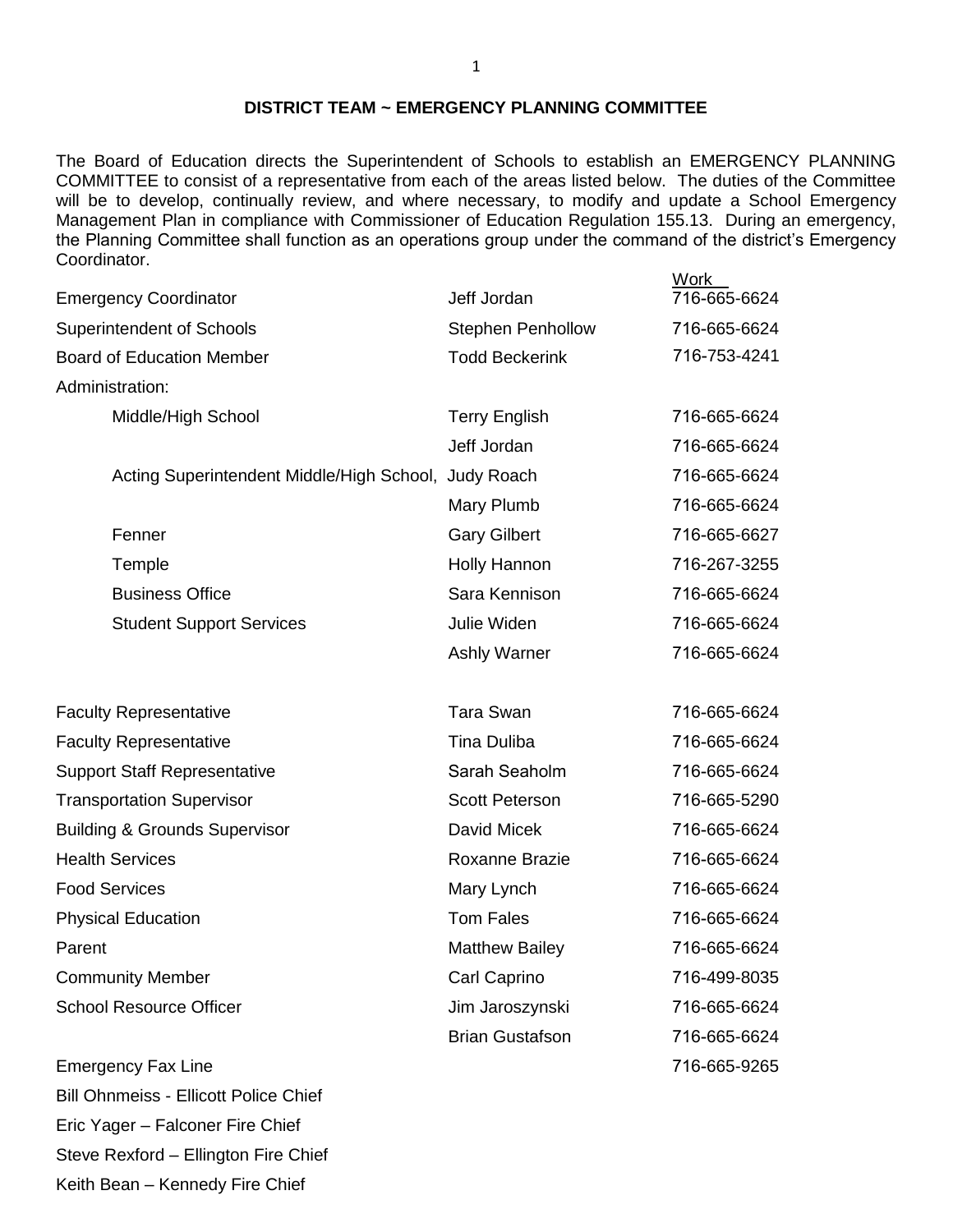#### **Introduction:**

On April 7, 1989, Section 155.13 of the Regulations of the Commissioner of Education became effective. This required school districts to prepare emergency management plans by October 1990. The Falconer Central School District developed plans and procedures for effective responses to various emergencies.

The Board of Education directed the Superintendent of Schools to establish an Emergency Planning Committee to develop, continually review, and, when necessary, to modify and update the School Emergency Plan.

On July 24, 2000, The Safe Schools against Violence in Education Act (SAVE) was passed by the New York State Legislature and signed into law by Governor George E. Pataki. The New York State Board of Regents approved amendments to the Regulations of the Commissioner of Education as emergency measures in November 2000 to ensure compliance with the new legislation. The revised regulations in Section 155.17 of the Commissioner's Regulations contain the requirements for schools concerning school safety plans. A major component of SAVE is the development of school safety plans at the district and at the building levels. The new District-wide School Safety Plan replaces Falconer Central School's School Emergency Management Plan.

The expansion and changes made to Falconer Central School's Emergency Plan to meet the new SAVE plan requirements will result in plans (District and Building,) that will define how the district and each of the school buildings in the district will respond to acts of violence and other disasters through prevention, intervention, emergency response, and management.

#### **A. Purpose** 155.17 (b)

The Falconer Central School District-wide School Safety Plan was developed pursuant to Commissioner's Regulation 155.17. At the direction of the Falconer Central School District Board of Education, the Superintendent of Falconer Central School District appointed a District-wide School Safety Team and charged it with the development and maintenance of the District-wide School Safety Plan.

#### **B. Identification of School Teams** 155.17 (b) 155.17 (c) (13)

The Falconer Central School District has appointed a District-wide School Safety Team consisting of, but not limited to, representatives of the School Board, students, teachers, administrators, parent organizations, school safety personnel, and other school personnel. The members of the team and their positions or affiliations are as follows:

Emergency Coordinator and The Manuscriptus and Jeff Jordan Superintendent of Schools Superintendent of Schools Stephen Penhollow Board of Education **Todd Beckerink** Administrators: High School Jeff Jordan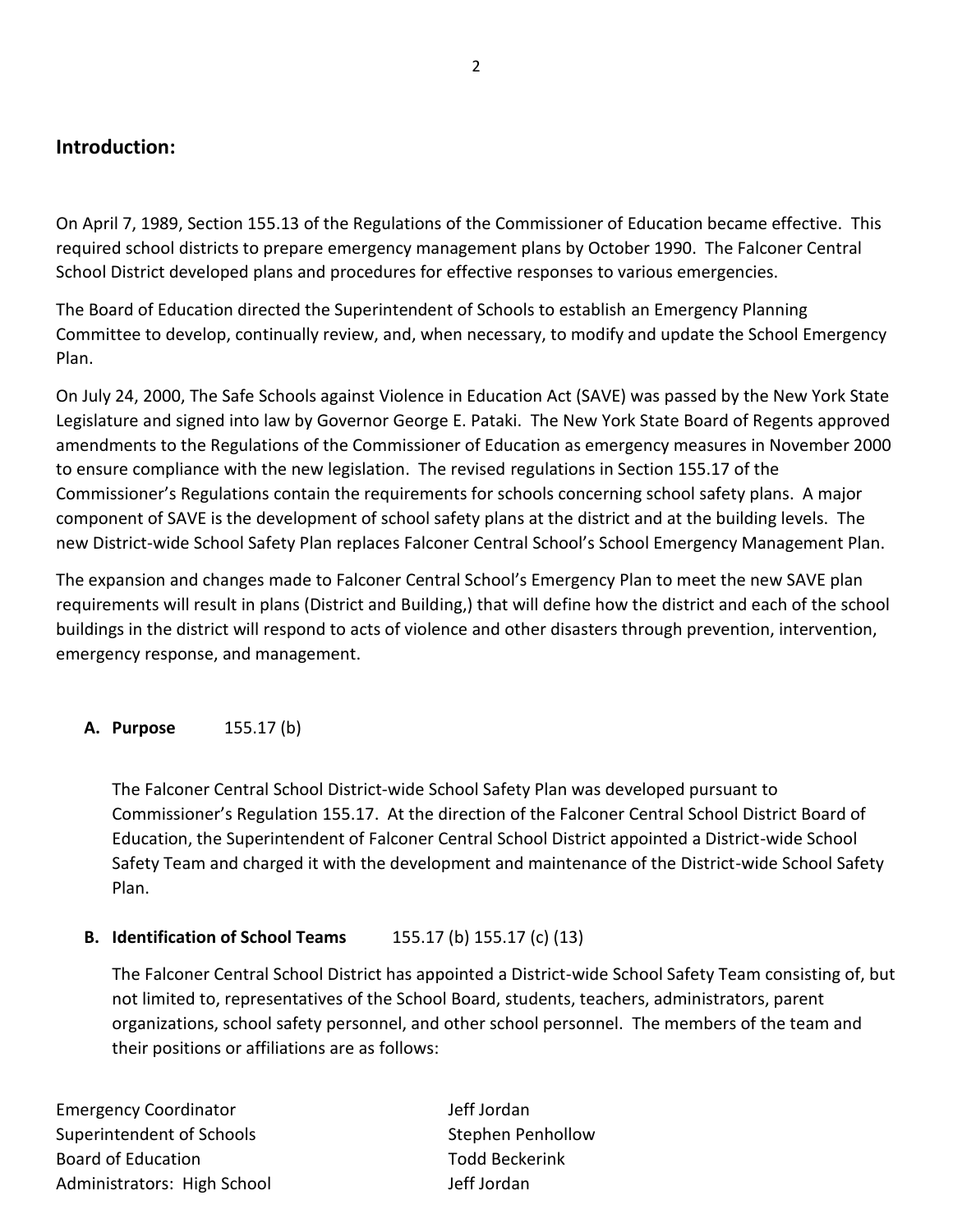|                                     | Middle School                                   | <b>Terry English</b>   |
|-------------------------------------|-------------------------------------------------|------------------------|
|                                     | Harvey C. Fenner                                | <b>Gary Gilbert</b>    |
|                                     | Paul B.D. Temple                                | <b>Holly Hannon</b>    |
| <b>Business Office</b>              |                                                 | Sara Kennison          |
| <b>Student Support Services</b>     |                                                 | Julie Widen            |
|                                     |                                                 | Ashly Warner           |
| <b>Faculty Representatives</b>      |                                                 | Tara Swan              |
|                                     |                                                 | Tina Duliba            |
|                                     | Dir. Of Instruction and Staff Development/      |                        |
|                                     | District Data Coordinator/Acting Superintendent | <b>Judy Roach</b>      |
| <b>STEAM Coordinator</b>            |                                                 | Mary Plumb             |
| <b>Support Staff Representative</b> |                                                 | Kathy Hedstrand        |
| <b>Transportation Supervisor</b>    |                                                 | <b>Scott Peterson</b>  |
| <b>General Maintenance Mechanic</b> |                                                 | David Micek            |
| <b>Health Services</b>              |                                                 | Roxanne Brazie         |
| <b>Food Services</b>                |                                                 | Mary Lynch             |
| <b>Physical Education</b>           |                                                 | <b>Tom Fales</b>       |
| <b>Parent Groups</b>                |                                                 | <b>Matthew Bailey</b>  |
| School Resource Officer(s)          |                                                 | James Jaroszynski      |
|                                     |                                                 | <b>Brian Gustafson</b> |

#### **C. Concept of Operations**

Falconer Central School District is a small school district, and its staff work closely together in emergency situations. An incident at a building will be handled at the building level per the Faculty/Staff REDI Action Guides A & B. The emergency operations plan is based on the Incident Command System (ICS). ICS provides flexibility and adaptability to a wide variety of situations. As soon as possible, the building Incident Commander will notify the District IC and Superintendent of Schools. The District IC will notify the District Team and the District Team will meet as needed to prepare support to the building team involved in the incident.

#### **D. Plan Review and Public Comment** 155.17 (e) (3)

The District Safety Plan was made available for public comment and was reviewed at a public meeting. The plan was then adopted by the Falconer Central School Board of Education on June 20, 2006. This plan will be reviewed periodically during the year and will be maintained by the District-wide School Safety Team. The required annual review will be completed on or before July 1 of each year hereafter. A copy of the plan will be available at the School Superintendent's Office.

#### **Section II: Risk Reduction/Prevention and Intervention:**

#### **A. Prevention/Intervention Strategies**

(1) *Program Initiatives* 155.17 (e) (1) (xvii & v)

Falconer Central School District has implemented many programs for improving communication among students and between students and staff, such as:

At the Elementary level there is peer-mediation at grades 3 & 4, Life Skills at grades 3, 4, 6, 7 & 8.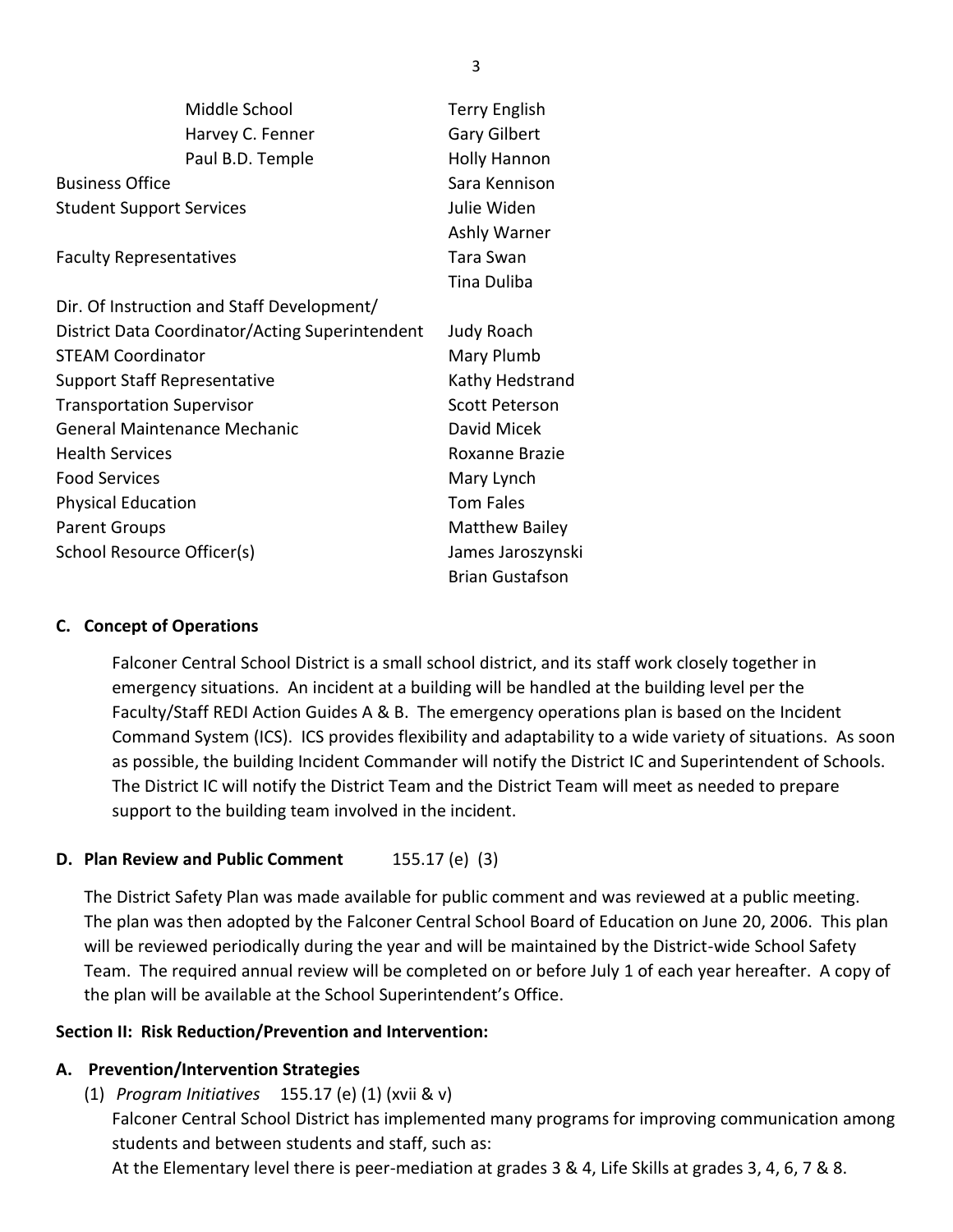At the Middle School level, the "Second Step" program and Life Skills. Also, at the Middle School there is a Thursday Discussion Group where grades 7 & 8 discuss such subjects as "bullying." At the Elementary level, there is a Social Worker who works as a mentor for the students and their parents.

At the Middle/High School level, there is a School Resource Officer who works as a mentor and serves as a source for students to report threats and the potential for school violence.

At the Middle/High School, Guidance Counselors are available to students during study hall periods.

#### (2) *Training and Drills* 155.17 (e) (1) (xiv)

The district's staff will be given annual multi-hazard school safety training at the beginning of each new school year. Included is an Emergency Awareness Program designed to provide a plan of action for the faculty or staff member who first discovers or is notified of a critical incident. This training will have participants able to recognize a critical incident requiring immediate action, know the three actions to be taken when a critical incident occurs, know the roles of district personnel involved in a response, and know the general response options available to the district.

Students will be trained during assemblies. Discussions will be held on the types of multi-hazard situations that could develop, such as: threats of violence from students or outsiders; kidnappings – safety in coming to and leaving from schools; weather related incidents such as severe winter storms, tornados, lightning and severe winds; intruders in the buildings; bomb threats; school bus accidents; and hazardous material spills. The district will have each building team practice a minimum of a lockdown drill and an evacuation drill each year.

The district will have an early go-home drill. Parents will be notified prior to this drill and also receive information on the district's emergency plan and options available to the district during situations.

#### (3) *Review of Drills* 155.17 (e) (1) (xv)

After a drill, the building teams involved will meet and do a debriefing of the drill, noting any areas that need to be improved or changed. The district team will then review the building team's review to look for improvements that may be needed to be incorporated into other building team plans.

#### *(4) Hall Monitors and Other School Safety Personnel* 155.17 (e) (1) (xviii)

Falconer Central School does utilize separate hall monitors by individual staff per period. There is a School Resource Officer assigned to the district. Building security and student observation is a duty of all school staff. Teachers, teacher aides, administrators, bus drivers and chaperones (games, dances, etc.) have training during new teacher/staff orientation. Review of the duties is held during staff meetings.

#### *Duties include:*

- 1. Initiate preventive measures to reduce delinquent acts and school rule violations in school hallways and throughout the buildings.
- 2. Assist with emergency situations as directed.
- 3. Provide personal visibility and supervision in the hallways and throughout the building with special attention to the time periods before and after school and during passing time between classes.
- 4. Make periodic spot checks of restrooms, locker rooms, and practice rooms.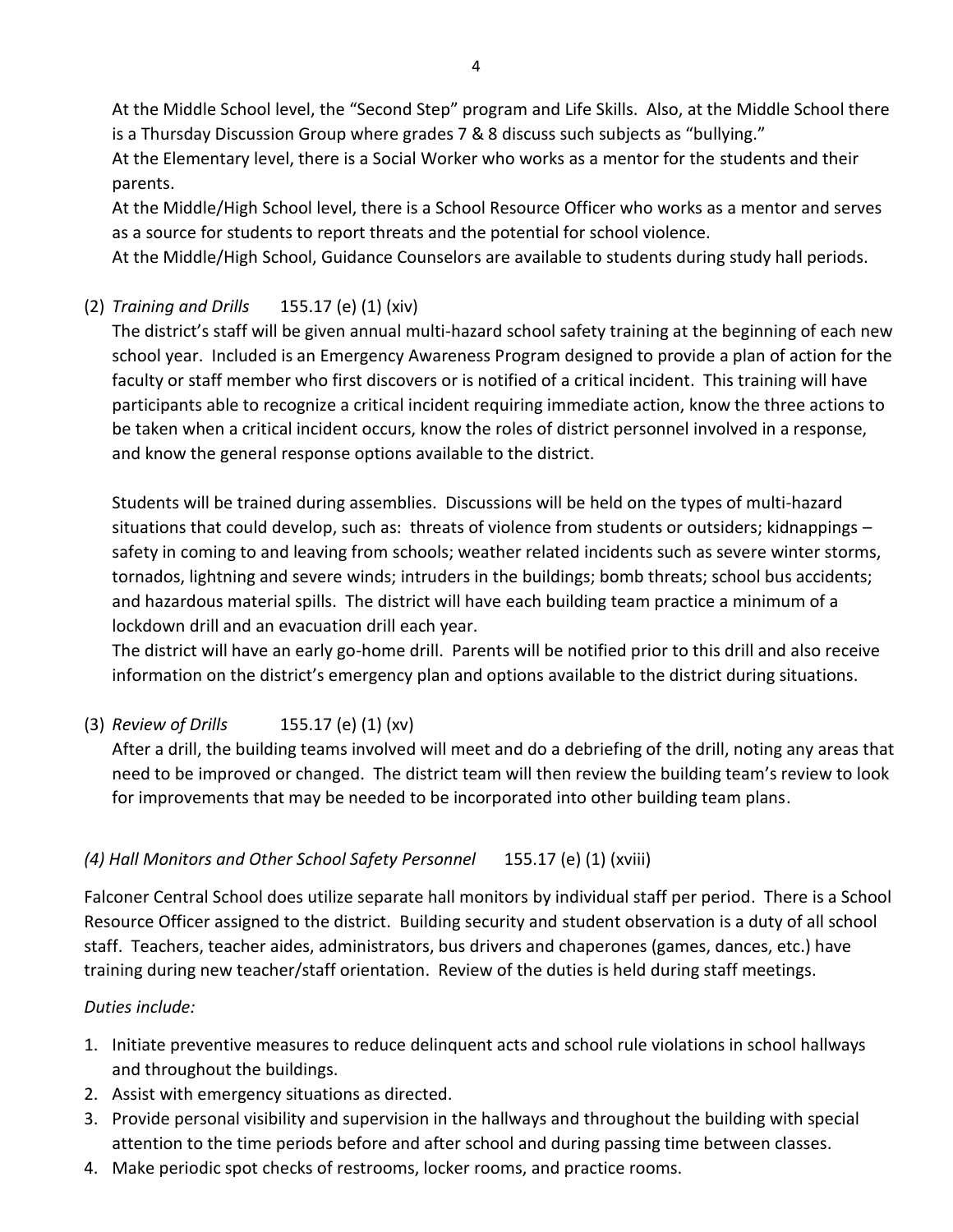- 5. Provide surveillance of unauthorized persons on school premises and report their presence to the administration.
- 6. Assist in the investigating of all rule violations.
- 7. Assist with crowd control as needed.
- *(5) Hall Monitors and Other School Safety Personnel* 155.17 (e) (1) (xviii)

Each school building will have all exterior doors locked at all times. The main entrances are equipped with video surveillance cameras and will be observed by staff. Some access doors are equipped with coded-key entrances. Each building will have a visitor badge/sign-in procedure. All staff are encouraged to ask the identity of any strangers in or around the school buildings. The district will use the resources of a School Resource Officer. He will be stationed at the Middle/High School building and will be available to all buildings in the district.

(6) Vital Educational Agency Information 155.17 (e) (1) (xx)

 Information on the educational facilities located within the Falconer Central School District for the 2018-2019 school year is:

#### **Middle-High School Building:**

| Students & Staff: | $900 = 15$ buses to evacuate |          |
|-------------------|------------------------------|----------|
| Superintendent:   | <b>Stephen Penhollow</b>     | 665-6624 |
| HS Principal:     | Jeff Jordan                  | 665-6624 |
| MS Principal:     | <b>Terry English</b>         | 665-6624 |
|                   |                              |          |

| Fenner Elementary Building: |                             |          |
|-----------------------------|-----------------------------|----------|
| Students & Staff:           | $340 = 7$ buses to evacuate |          |
| Principal:                  | Gary Gilbert                | 665-6627 |

Temple Elementary Building:

| Students & Staff: |              | $320 = 7$ buses to evacuate $+1$ wheelchair student |
|-------------------|--------------|-----------------------------------------------------|
| Principal:        | Holly Hannon | 267-3255                                            |

#### **B. Early Detection of Potentially Violent Behaviors** 155.17 (e) (1) (xiii)

Falconer Central School District has used the New York State Police Safe Schools Programs in training teachers, staff, and bus drivers in identifying early warning signs in students and procedures for dealing with student violence. The School Resource Office has done staff awareness on weapons and early warning signs. The School Resource Officer has also met with parents to discuss drugs and violence in our schools. The District will continue to use the resources of the School Resource Office and the New York State Police Safe Schools programs to continually train and upgrade the staff of the Falconer Central School District.

#### **C. Hazard Identification** 155.17 (e) (1) (i)

Sites of potential emergency or external hazards will be identified by assessment with local Police, Fire and Highway Departments.

Potential off-campus sites identified in the school district: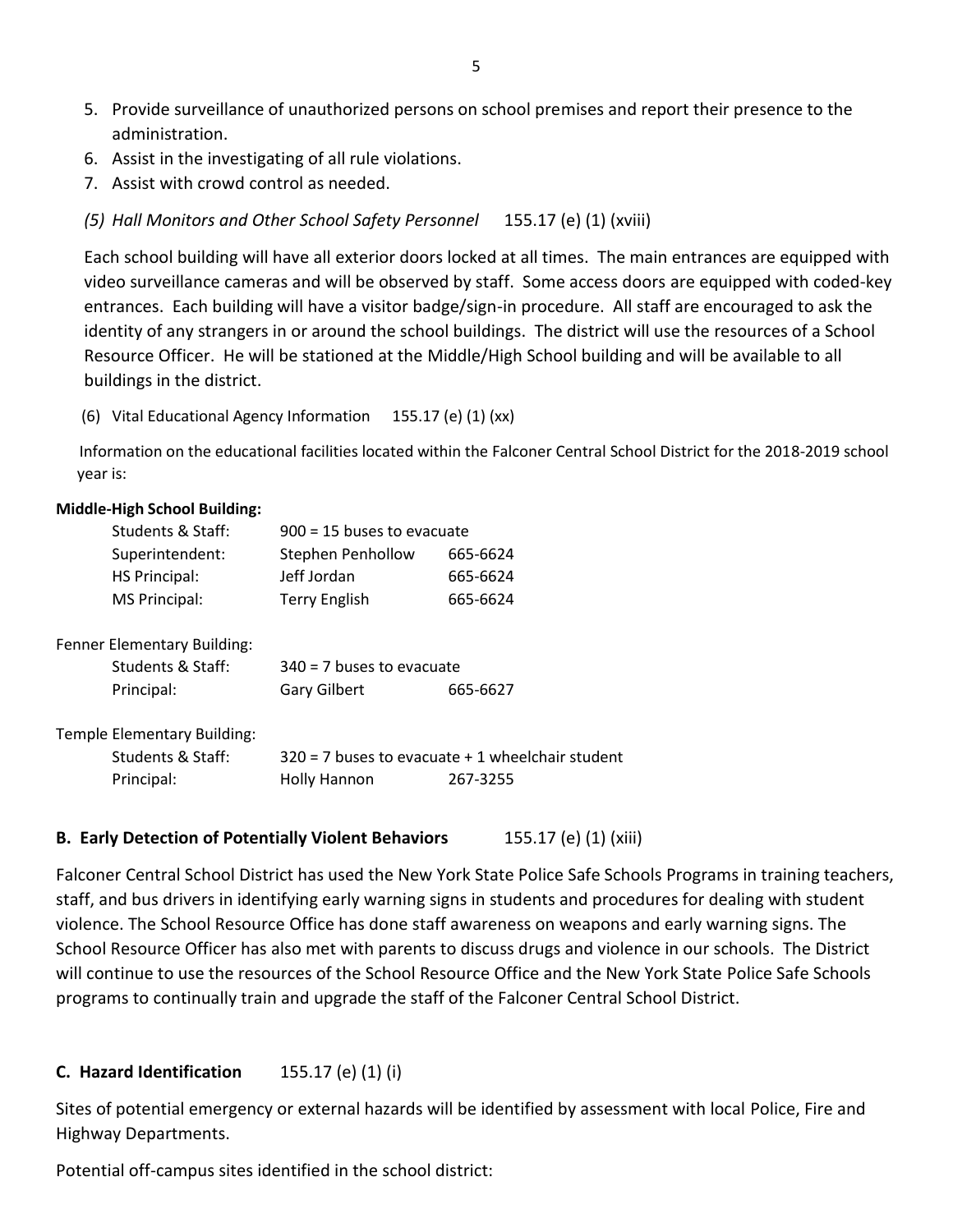| Major Highway:             | Rt. 86 Expressway – runs adjacent to the High School and Fenner Elementary School<br>and the athletic fields. |
|----------------------------|---------------------------------------------------------------------------------------------------------------|
| Railroad:                  | Local line and side tracks in Village of Falconer approximately one mile from the<br>campus.                  |
|                            | Local line passes through the Village of Kennedy approximately ¼ mile from the Temple<br>building.            |
| <b>Building/Factories:</b> | None of danger or proximity to school buildings.                                                              |

District school buildings contain natural gas fired heating systems. The High School has chemicals stored in the Chemistry Lab.

Field Trips have to potential to become emergencies due to bus accidents.

Staff in charge of trips should use the student rosters and carry the accident procedures with them.

#### **Section III: Response**

#### **A. Notification and Activation (Internal and External Communications)**

(1) Contacting Law Enforcement Officials: 155.17 (e) (1) (vi)

Generally, emergency incidents will be managed per Incident Command System. Incident Coordinators will contact fire and police agencies through "911." The Falconer Central School District is covered by three police agencies; the Ellicott Police Department, Chautauqua County Sheriff Department, and New York State Police Department. All are contacted through the county 911 system.

(2) Informing other District School Buildings of an Incident: 155.17 (e) (1) (xix)

In the event of an incident in a school building, the building IC will contact the District IC. The District IC will contact the District Team and notify the other school buildings of the incident. School buildings can be contacted by phone, cell phone, district radio system, and computer lines.

| Middle/High School       | 665-6624 |
|--------------------------|----------|
| <b>Fenner Elementary</b> | 665-6627 |
| <b>Temple Elementary</b> | 267-3255 |

Neighboring School Districts:

| Frewsburg          | 569-7000 |
|--------------------|----------|
| <b>Bemus Point</b> | 387-2375 |
| Cassadaga          | 962-5155 |
| Jamestown          | 483-4420 |
| Randolph           | 358-6161 |

(3) Contacting parents/guardians: 155.17 (e) (1) (xi)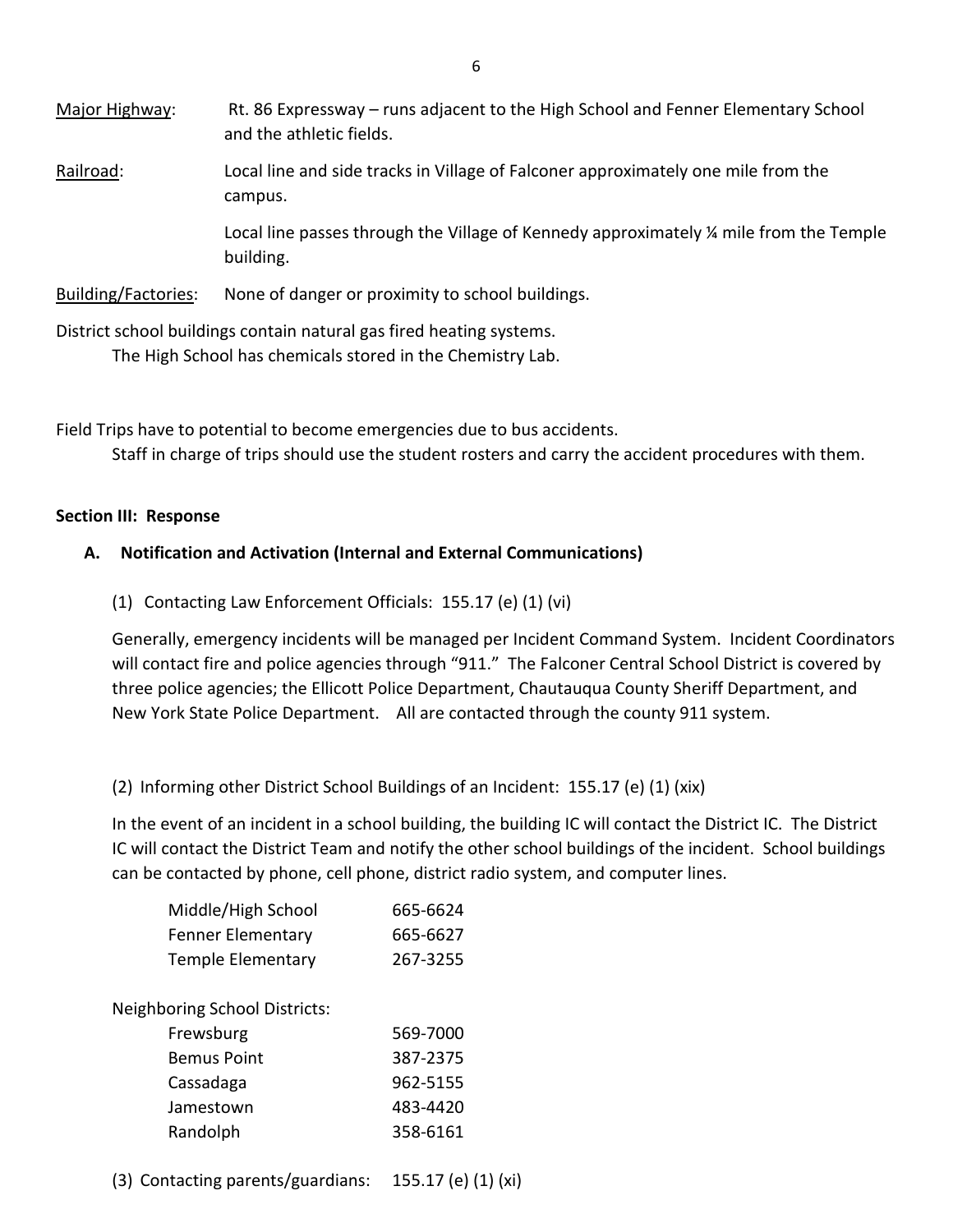Student emergency contact information is collected each school year. The Public Information Contact person for Falconer Central School District is the Superintendent. Falconer Central School District uses local radio and TV stations along with School Messenger Notification system to announce early dismissals, after school activity cancellations or school closings.

#### **B. Situational Responses**

#### **(1) Multi-Hazard Response** 155.17 (e) (1) (xiv)

The district and building teams will consider responses to multi-hazard situations, such as:

| Intruder                     |
|------------------------------|
| <b>Explosive/Bomb Threat</b> |
| <b>Hazardous Material</b>    |
| <b>Biological</b>            |
| Radiological                 |
| Epidemic                     |
|                              |

Others determined by the District-wide School Safety Team

The Falconer Central School Emergency Operations Plan uses an "action guide" to provide guidance for personnel in an emergency situation. The plan aids in the resolution of events by structuring levels of potential responses, each designed to address a corresponding level of threat. The Incident command system concept means that all agencies and organizations having responsibility and authority at an incident will contribute to the process of determining overall response objectives, selecting response strategies, ensuring joint application of tactical activities, and maximizing the use of available resources. The Incident Coordinator determines the level of threat and sets proper response actions into motion.

*General response options are:*

| <b>Cancel School Prior to Start</b> | Shelter in Place |
|-------------------------------------|------------------|
| Early Dismissal                     | Lockdown         |
| Evacuation                          | Relocation       |

#### **(2) Responses to Acts of Violence: Implied or Direct Threats 155.17 (e) (1) (iii)**

The building principal will be immediately notified of any implied or direct threat of violence. The principal will determine the level of threat and respond per the Emergency Operation Plan. (See appendix: Action Guide and Emergency Operation Plan.)

#### **(3) Acts of Violence**

Procedures for responding to acts of violence by students, teachers, other school personnel and visitors to the school are found in the School Building and District Action Guides. The Action Guides will guide in determining the level of threat and the appropriate response to the threat. (See appendix: Action Guide and Emergency Operation Plan.)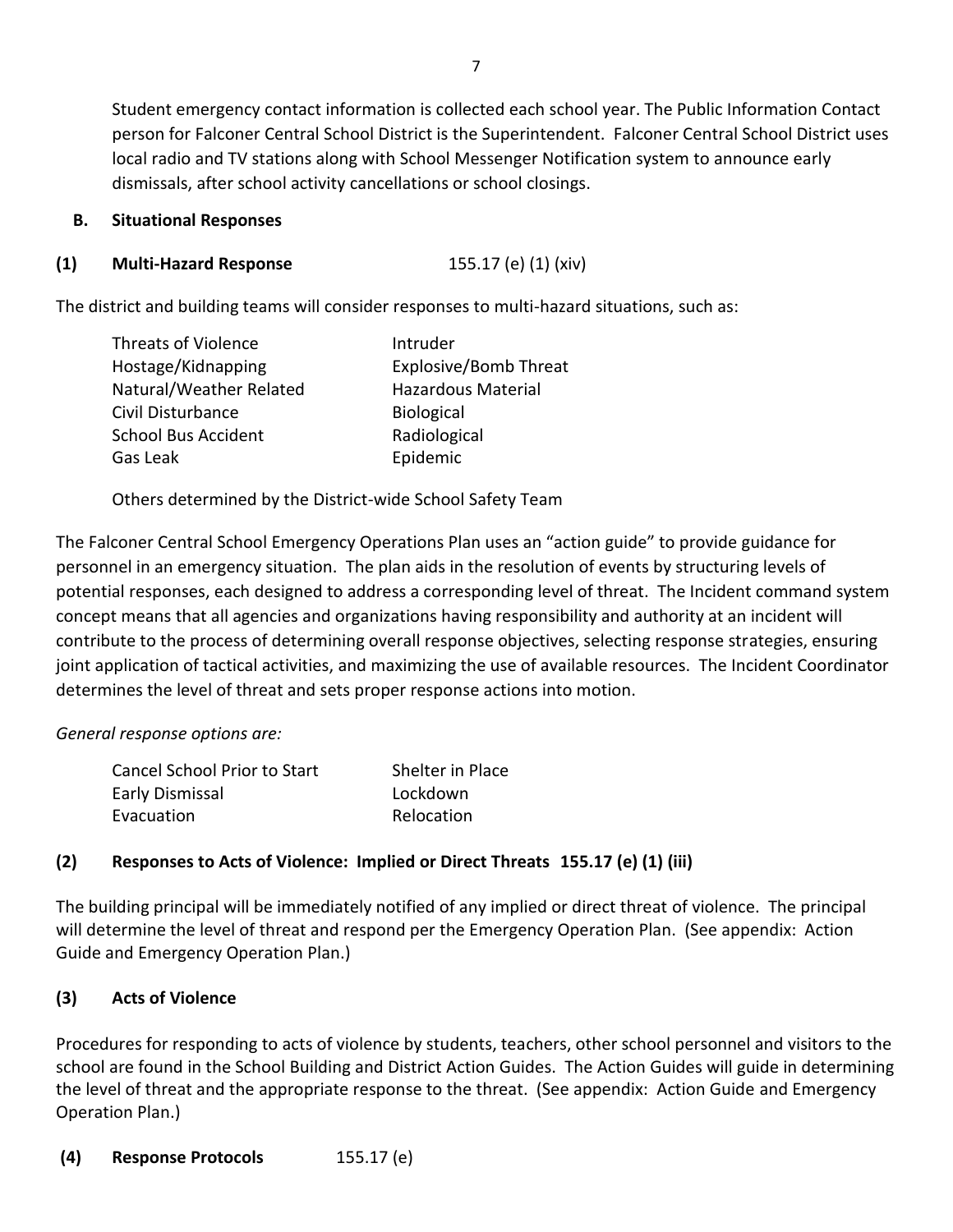This emergency operations plan uses an "all hazards" approach, allowing it to be effective in any emergency situation. An "all hazards" approach calls for an initial response based on the threat posed by the event, not the event itself. This is possible because many events, though widely different in nature, create similar risks to lives and property. As such, planning for potential levels of threat is often more effective than planning for the multitude of situations that could conceivably happen. Once an initial protective action has been taken, more detailed strategies and plans for resolving a particular situation can be implemented. The faculty/staff action guides identify the decision makers (IC). The action guides list the initial actions and general response options. Building principals and the district public information contact will notify parents and local media of an emergency situation. Any event requiring the emergency team to be called into action will be followed by a team debriefing of the situation.

#### **(5) Arrangements for Obtaining Emergency Assistance from Local Government** 155.17 (e) (1) (vii)

In an emergency situation, the IC or designee would contact police and fire through 911 dispatch. Upon arrival at scene, the IC would update the fire or police commander on incident and turn control of situation over to fire commander.

#### **(6) Procedures for Obtaining Advice and Assistance from Local Government Officials** 155.17 (e) (1) (viii)

Local fire chiefs and police supervisors are included on district and building teams. They are available for advice and assistance as team members and as first responders. A countywide emergency that could affect the school district would be directed by the Chautauqua County Emergency Management Office, located in Mayville, NY, phone 716-753-4341.

Local resources that could be used in an emergency include:

| <b>Ellicott Police Department</b>    | Falconer, Kennedy, Ellington Fire Departments  |
|--------------------------------------|------------------------------------------------|
| Chautauqua County Red Cross          | <b>Falconer Grange</b>                         |
| Local Ministerial Group              | Ellicott, Falconer, Poland Highway Departments |
| Jamestown Community College          | Levant Christian School                        |
| Chautauqua County Sheriff Department | New York State Police Department               |
|                                      | Neighboring School Transportation Departments  |

#### **(7) District Resources Available for Use in an Emergency** 155.17 (e) (1) (ix)

District resources which may be available during an emergency:

| <b>Resources:</b>            | <b>High School</b> | <b>Elementary School</b> | <b>Other Buildings</b>      |
|------------------------------|--------------------|--------------------------|-----------------------------|
| Telephone System             | х                  | х                        | <b>Bus Garage</b>           |
| <b>Zoned Fire Alarm</b>      | x                  | X                        |                             |
| <b>Radio Station</b>         |                    |                          | <b>Bus Garage and Buses</b> |
| <b>Public Address System</b> | χ                  | X                        |                             |
| <b>First Aid Supplies</b>    | χ                  | X                        | <b>Bus Garage and Buses</b> |
| <b>Transportation System</b> | Χ                  | X                        |                             |
| Potable Water                | Χ                  | х                        |                             |
| Fire Extinguishers           | х                  | X                        | <b>Bus Garage and Buses</b> |
| <b>Electric Generators</b>   | χ                  | x                        |                             |
| <b>Water Supply-Fire</b>     | χ                  | x                        |                             |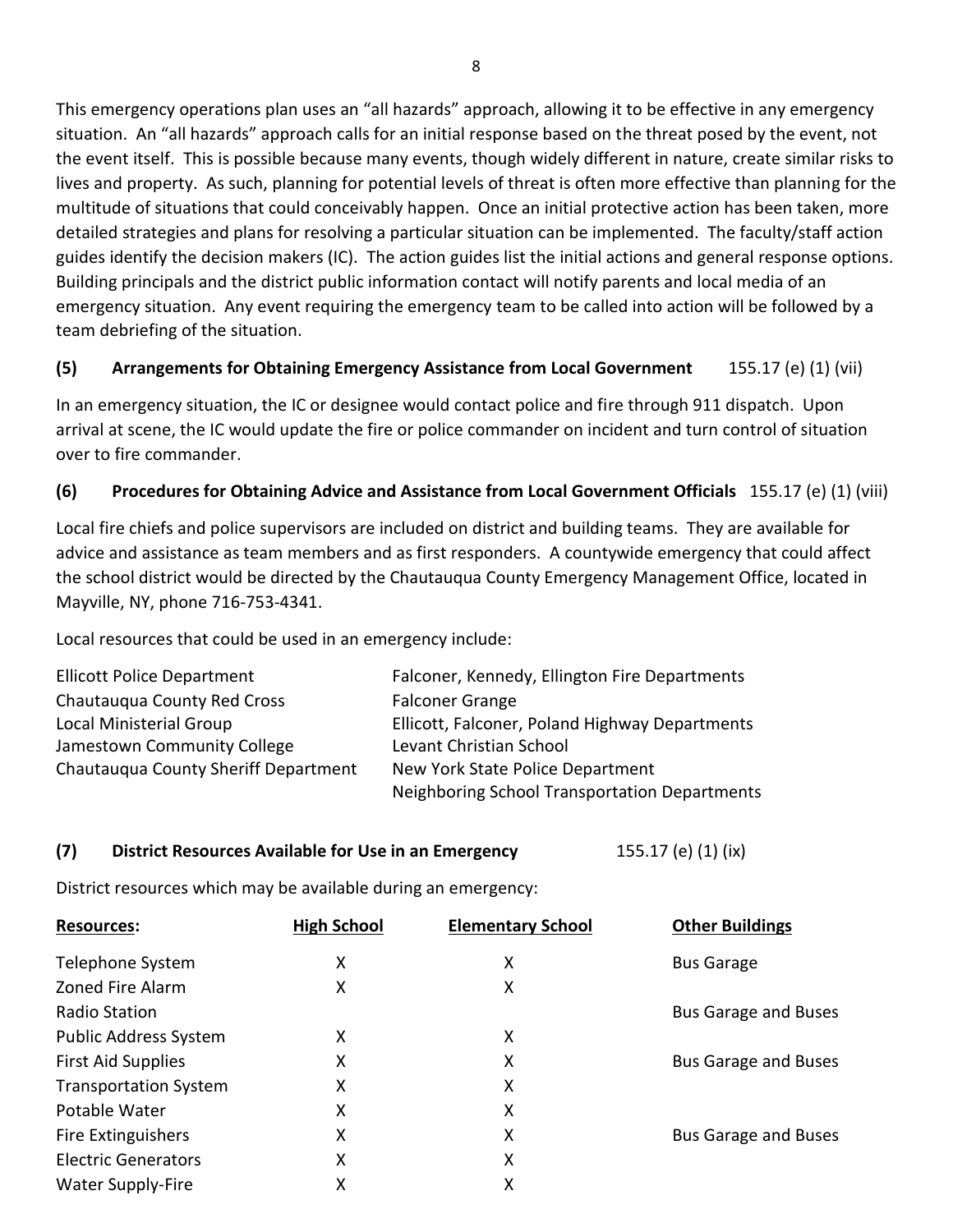| Food Storage                | x |   |
|-----------------------------|---|---|
| Eye Wash Device             | x |   |
| <b>Blankets, Cots</b>       | x | x |
| Candles, Flashlights        | x | X |
| <b>Building Floor Plans</b> |   |   |

The Building School Nurses will keep a list of staff qualified to administer first aid in their Building Team Emergency Plans.

#### **(8) Procedures to Coordinate the Use of School District Resources and Manpower during Emergencies** 155.17 (e) (1) (viii)

The District Incident Commander will coordinate the use of school district resources and manpower during emergencies. The Incident Commander will designate duties to the Incident Management Team as needed to meet the level of threat.

**(9) Protective Action Options** 155.17 (e) (1) (viii)

Plans for taking the following actions in response to an emergency where appropriate: School Cancellation Early Dismissal Evacuation Sheltering

Are listed on the "Action Guide – General Response Options." (See appendix)

#### **Section IV: Recovery**

#### **A. District Support for Buildings**

The District Incident Management Team will take the lead in Post-Incident management. Building level Post-Incident contact people will be the Building School Nurse and the Building Principal.

#### **B. Disaster mental Health Services**

A contact list of support and grief consolers will be maintained at the Middle/High School Office.

Mental Health resources will be accessed through the following:

Frederick W. Verdonik, PhD.

Clinical Psychologist/Director of Psychology at WCA Hospital

51 Glasgow Avenue, P.O. Box 840

Jamestown, NY 14702-0840

Phone: (716) 664-8611

 As part of the Incident review process, the district will reevaluate the current violence prevention and school safety activities and what the school can do to improve its plan.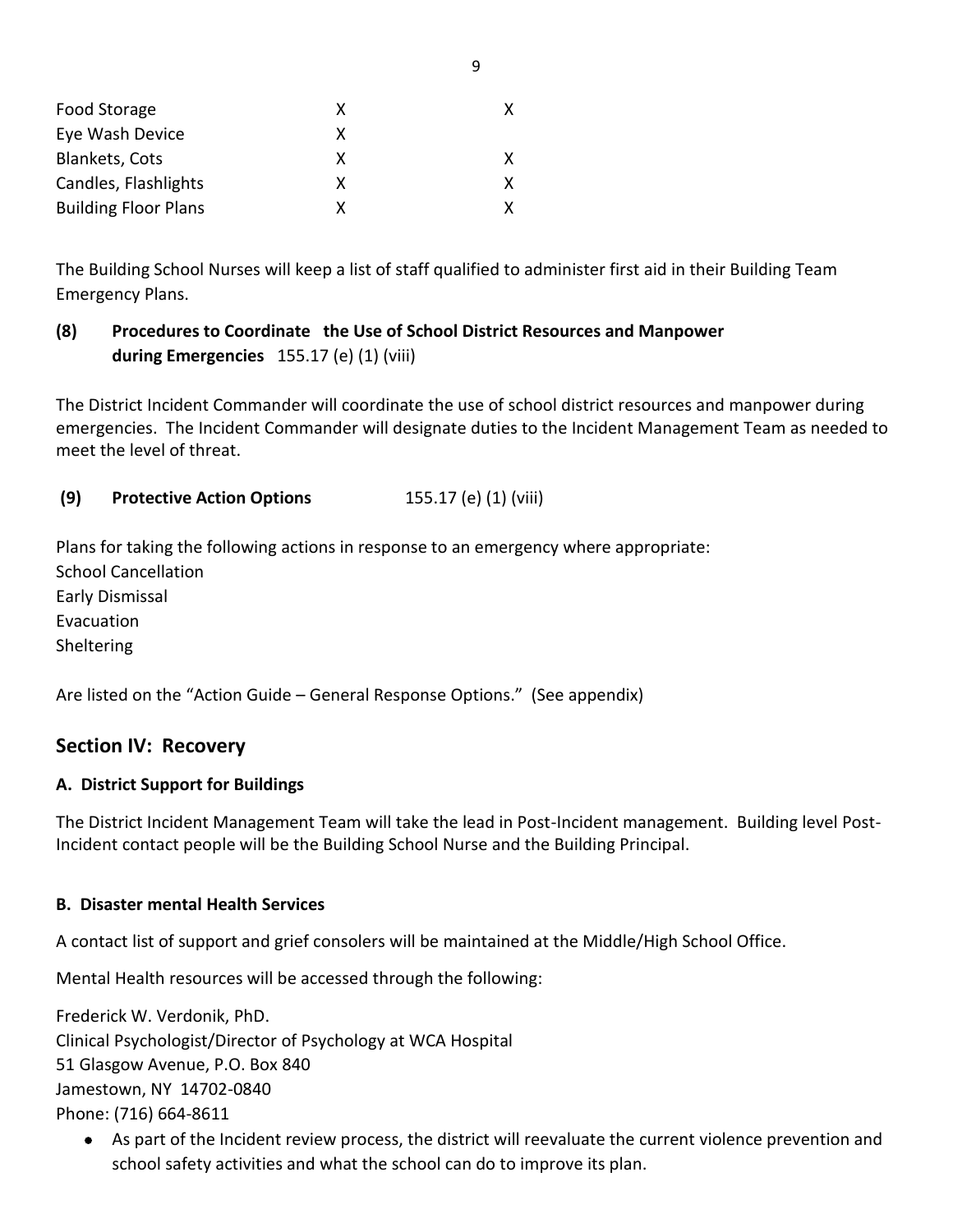### Project SAVE

# APPENDICES